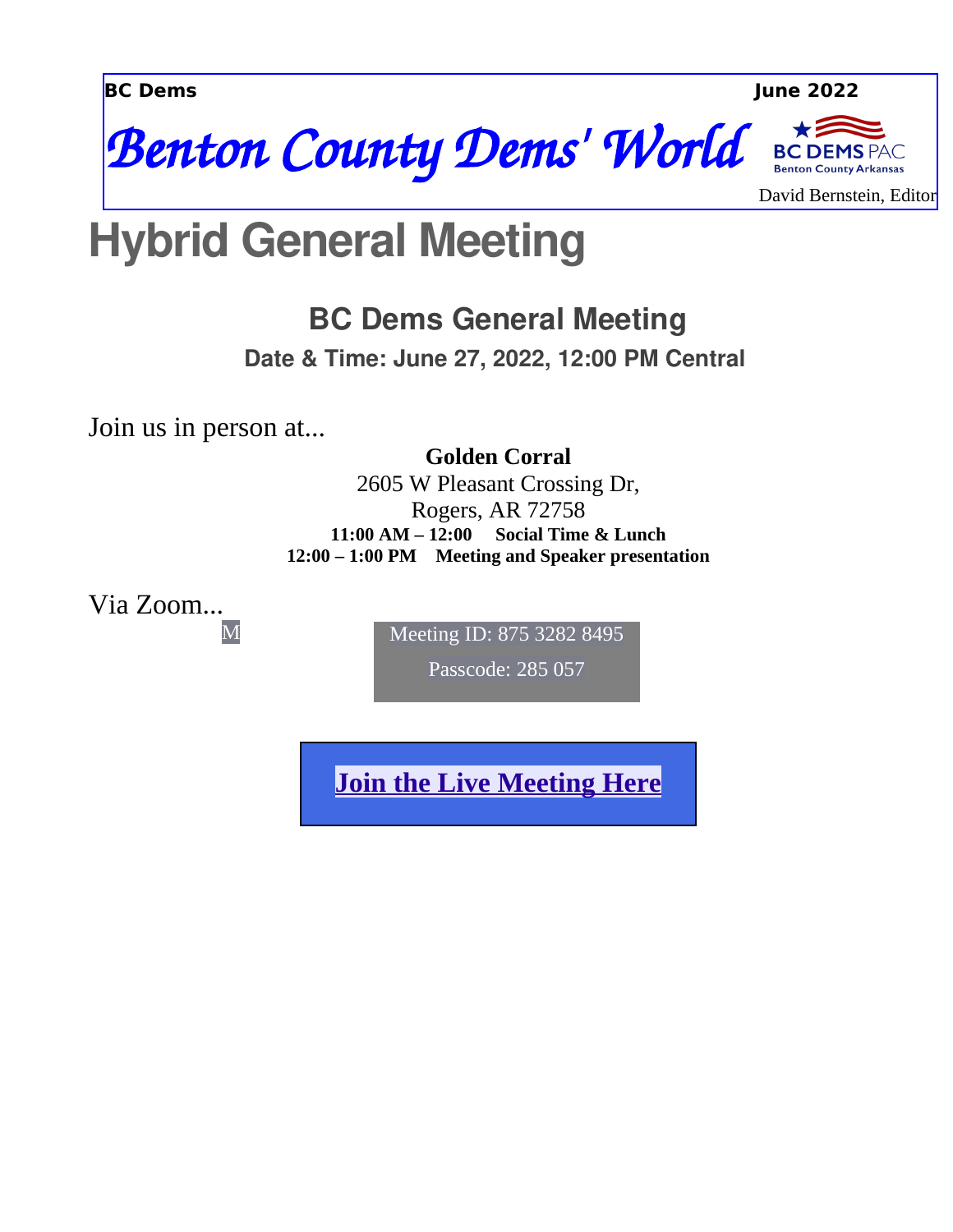## **Our Speakers This Month AR State Senator Greg Leding**



Senator Leding has made known his opposition to the state legislature's latest drive to increase Arkansas's restriction of abortion rights. In light of the pending US Supreme Court decision on the matter, we thought it important to hear from a member of our senate.

Sen. Leding's first senate term began in 2019. Before his election to the Senate, he served in the House of Representatives from 2011 through 2018. In the House, he was Minority Leader for six years.

Sen. Leding, a graduate of the University of Arkansas, works in graphic and web design. He is a native of Springdale.

He and his wife, Emily, have a daughter.

Sen. Leding has served as the Senate Committee on City, County, and Local Affairs vice-chair. He is a member of the Senate Judiciary Committee, the Joint Budget Committee,

the Joint Committee on Public Retirement and Social Security Systems, and the Legislative Joint Auditing Committee.

During the 2019 legislative session, Senator Leding co-sponsored legislation to raise teacher salaries, expand insurance coverage for mammograms and breast cancer diagnoses, promote cottage industries and raise the minimum legal age for getting married.

## **The President's Memo You Can't Have Your Own Facts**

January 6, 2022, has joined the select group of national events known merely by their dates or name; "9/11" (September 11, 2001), "D-Day" (June 6, 1944), and "Juneteeth" (June 19, 1865). We seem to give only such names to events that have changed our world forever. And so, "January  $6<sup>th</sup>$ " is now the name we have given to the attack and riots at the U.S. Capitol. Unfortunately, it is clear that the importance of that event does not evoke the same unifying feeling as the others. On the contrary, January 6th seems to have split the nation even more than it already was.

In 1944 and 2001, we came together as a nation against easily identifiable enemies who attacked our democracy and way of life. It only makes sense that we should be able to say the same

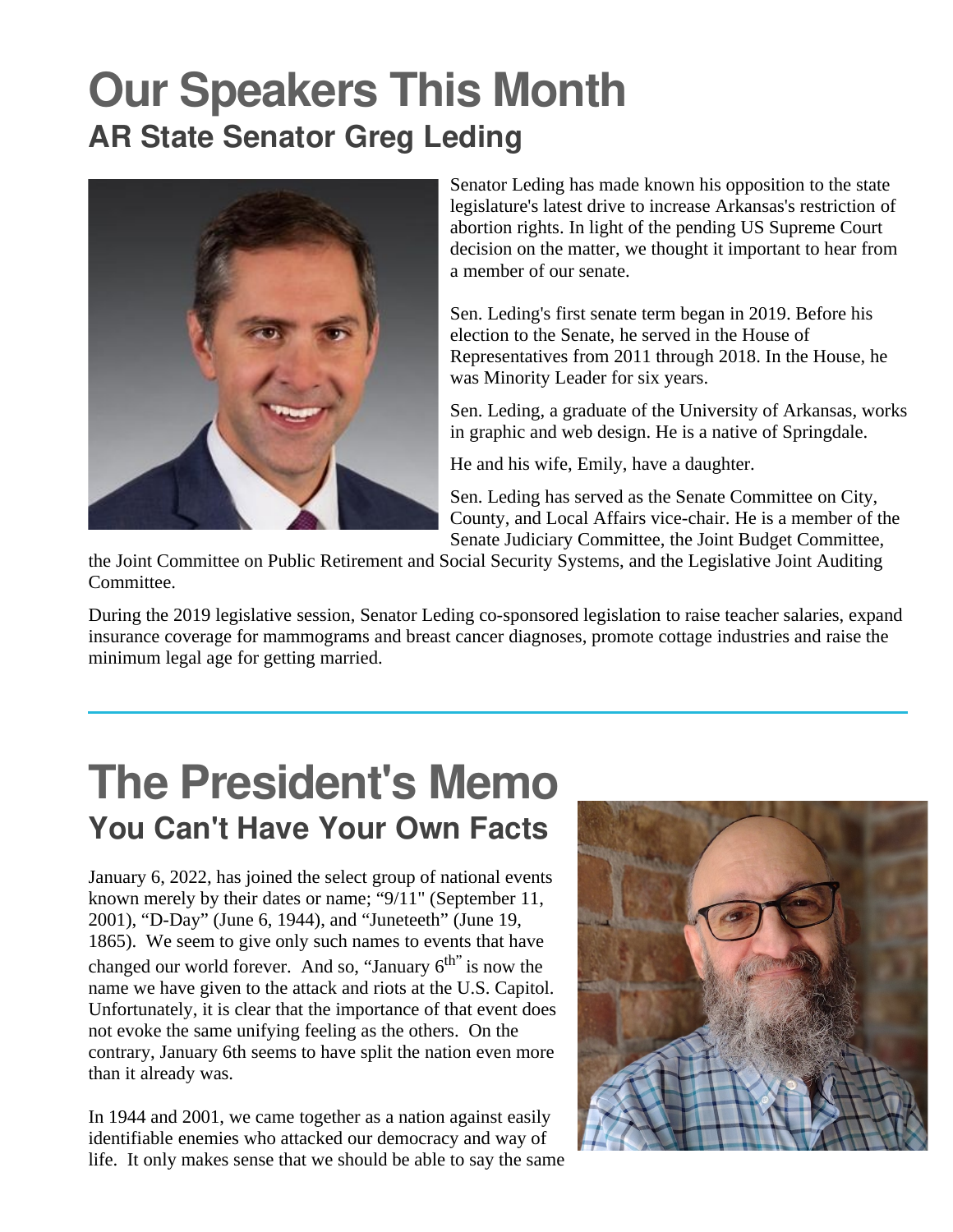thing about January 6th. Of course, there were many moving parts on that day, but I find the words of Representative Bennie Thompson (D-Miss) to nicely boil down the entire mess to one clear statement.

"Any legal jargon you hear about seditious conspiracy, obstruction of an official proceeding, conspiracy to defraud the United States boils to this. January 6th was the culmination of an attempted coup, a brazen attempt, as one rioter put it shortly after January 6th, to overthrow the government. The violence was no accident. It represents seeing Trump's last stand, most desperate chance to halt the transfer of power." (Thompson, 2022)

That's clear to me and maybe it is to you. But, I am sure we all know someone close to us that sees the entire thing in a completely different way. Contributing factors such as Fox News, extremist radio and internet sites that use the confusion to pad their pockets, and even state and national politicians who are hoping to ride the Trump wave to reelection.

It also seems clear that Trump will never see the inside of a prison. To put him there would elevate him to martyr status. And what government leader wants to set the precedent of throwing his defeated opponent in jail?

I have no magic solution to offer. What I have seen make a difference is talking one-on-one with someone who disagrees with your point of view. Hopefully, they are still rational and if so, you might have a shot at lowering the temperature of discourse. Just like religion, you are not likely to convert them but maybe the two of you can at least appreciate the other's position. It's my hope that we can "lower the temperature" so that we can try to return to a time when we could disagree on the issues and not fear a violent verbal or physical attack in return.

Stay well, David A. Bernstein

#### **References**

l

Thompson, B. (2022, June 10). *Here's every word of the first Jan. 6 committee hearing on its investigation.* Retrieved from NPS: https://www.npr.org/2022/06/10/1104156949/jan-6-committee-hearing-transcript

# **BLUE BOWLS**



Go Ahead! Click or tap on the beautiful blue bowl image right here.

Stuff a few dollars into the virtual blue bowl. Believe it or not, your dollars are used to support Democratic candidates for office within Arkansas.

We only ask for a contribution of \$5 or more to offset those unavoidable transaction fees.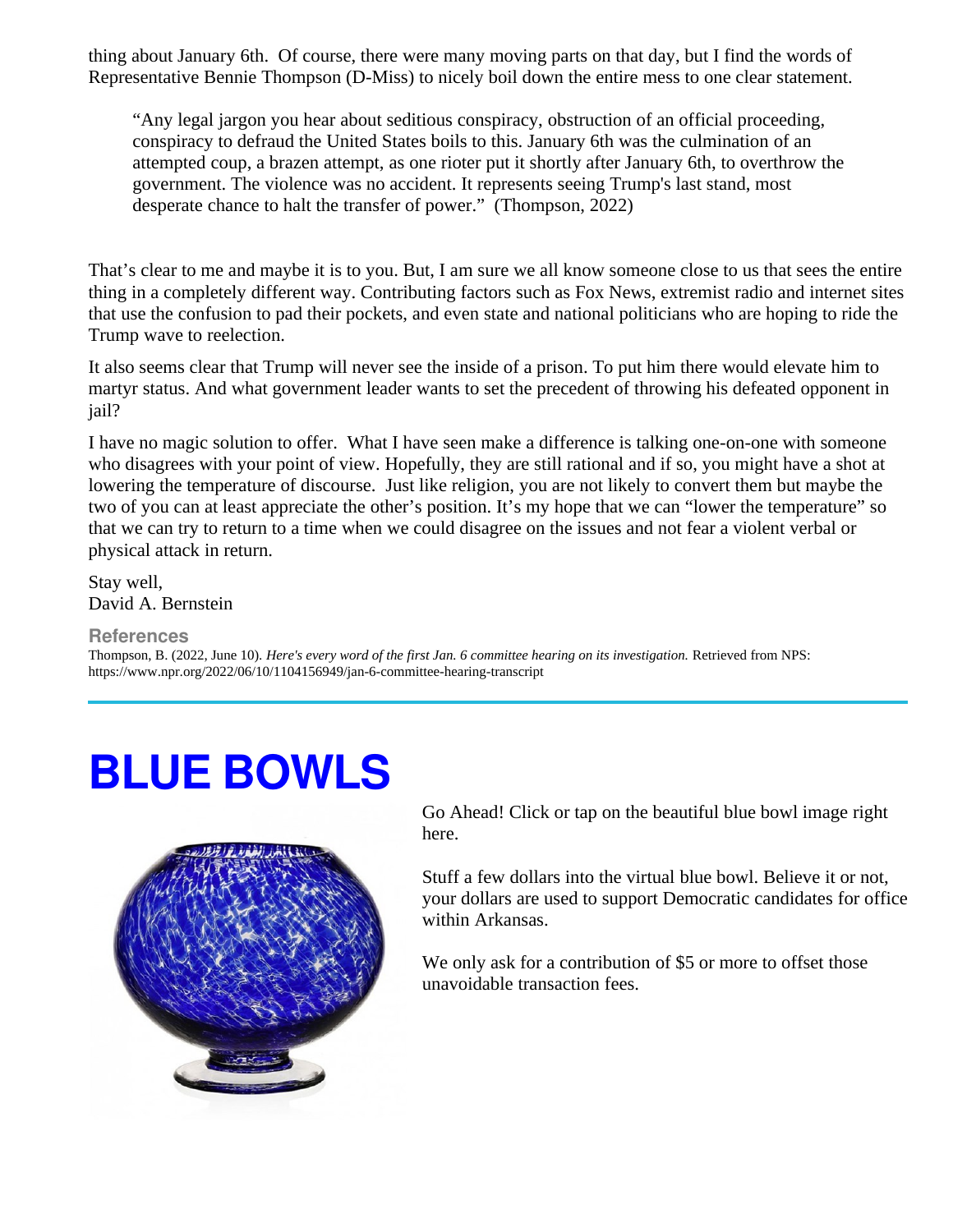## **Minutes BENTON COUNTY DEMS May 23, 2022, General Meeting Golden Corral, Rogers, AR**

President David Bernstein called the meeting to order at 12:00 noon. There was 16 present. One more joined via Zoom.

Walter Hinojosa led the group in the Pledge of Allegiance. Vice President Anna Knecht introduced the first speaker for the day, Carol Vella, candidate for Justice of the Peace, District 8.

Vella began by giving an overview of justice of the peace duties, the main of which is overseeing and managing the county budget. She is currently in the diversity, equity, and inclusion department at Walmart. She is also a foster parent.

Vella said as a JP candidate, she is focusing on three main issues The first is access to child care. She said an economy can't thrive if its workers don't have access to quality, affordable child care. Her second area of concern is transportation. Traffic, public transportation, and road repairs are all areas that need to be addressed. Thirdly, fiscal management of tax dollars should be a major focus of those on the quorum court. She questioned the need for a tax increase to go toward the expansion of the current county jail; she believes there are other options that should be considered to relieve jail overcrowding.

The second speaker was Sarah Luhtanen, candidate for JP, District 7. Luhtanen recently attended the Emerge Boot Camp which trains women who want to run for a political office. As a former educator, her focus is on children and youth. She especially wants to address the issue of affordable housing so kids can have a more stable environment. She is also focused on transportation, especially public transportation for all ages. She also questioned the proposed tax increase to fund jail expansion.

At the conclusion of the program, Knecht announced that State Senator Greg Leding is scheduled to speak next month, along with Stephanie Zamarron, candidate for JP, District 3

After a short question/answer session with the candidates, President Bernstein opened the business meeting. The minutes of the April 25 meeting had been emailed to members. Mike Reese moved the minutes be approved as submitted. Joel Ewing seconded the motion, and it passed. The treasurer's report had also been emailed. Bill Beck moved the report be approved as written. Reese seconded the motion, and it carried.

As there was no further business, the meeting was adjourned at 1:10 p.m.

Diana Kolman, Secretary

l,